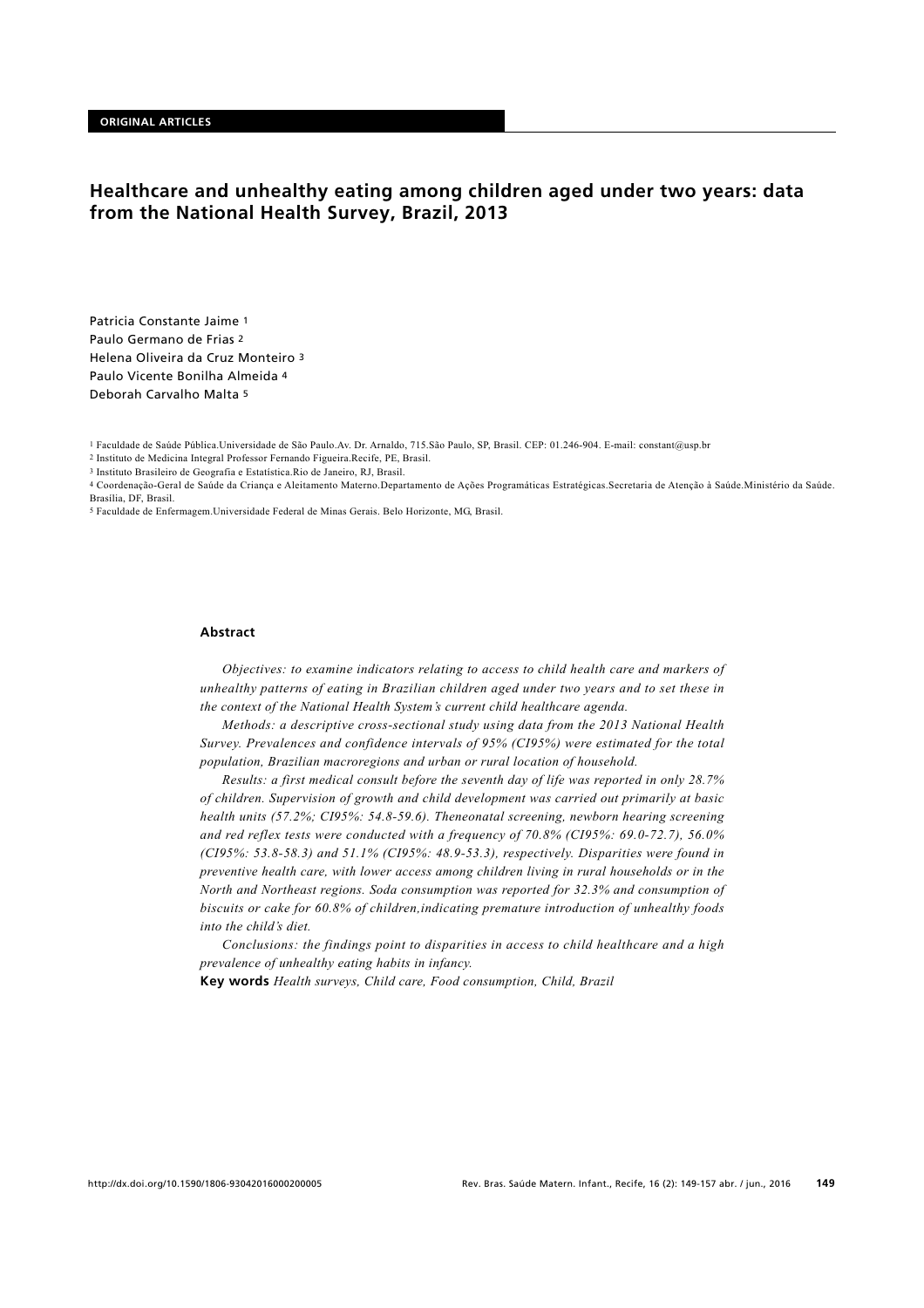## **Introduction**

The first two years of life are known to be a crucial period in growth and child development for health promotion and the prevention of diseases in adult life.1 As a result, child health indicators have been used as lifestyle markers.2

Child healthcare in Brazil evolved from the topdown mother-child programs of the 1970s and 80s, especially after the introduction of the National Health System (SUS), into an approach based on integrated care, human rights, overcoming vulnerabilities, reducing morbidity and mortality and promoting health and quality of life.3,4

Considerable progress in the living conditions of children is part of the new reality in Brazilian public health. It is estimated that there was a reduction in child mortality rates of 5.5% per year between 1980 and 1990, 4.4% up to the year 2000,5 and 4.7% between 2000 and 2010.6 The fourth of the Millennium Development Goals was met in 2012 and, in 2014, the rate stood at 14.4 deaths per 1000 live births.7 Furthermore, discrepancies in child mortality rates between regions and states have be reduced, especially in the 2000s.6 Likewise, there has been a substantial increase in vaccination coverage, the prevalence of maternal breastfeeding and the reduction of malnutrition.2 These successes can be attributed to the expansion and improvement of health interventions, in particular the family health strategy,8 and social and economic changes. This has had a real impact on the social determinants of health.5,9

The National Demography and Health Survey (PNDS)10 conducted in 2006 investigated morbidity and mortality, access to services, health procedures and nutrition in children under five years of age. It found that SUS was the predominant service used, with 87% of cases of diarrhea and 70% of fever or coughing. In terms of eating habits, it noted the early introduction of unhealthy foods, with high levels of consumption of soda (40.5%), fried food (39.4%), snacks (39.4%) and sweets (37.8%) between one and three times per week.11 Since food habits are established primarily in the first years of life, the consumption of unhealthy food in this phase influences eating behaviors associated with non-communicable chronic diseases throughout life.12

The first National Health Survey (PNS), conducted in 2013 in a partnership between the Ministry of Health, the Oswaldo Cruz Foundation and the Brazilian Institute of Geography and Statistics (IBGE), enabled exploration of up-to-date information on child health, as it included children

under two years of age in its population sample.13 The aims of the present study are to explore indicators produced by the PNS relating to access to child healthcare and markers of unhealthy eating patterns in Brazilian children aged under two years and to set these in the context of the National Health Service's current child healthcare agenda.

## **Methods**

A descriptive cross-sectional study based on secondary data from the PNS, a household-based populational survey included in the IBGE's Integrated System for Household Research (SIPD), which, by using its master sample enables greater geographical spread and precision for specific health estimates. The master sample is a set of area units that are selected to meet the needs of various household surveys, such as the PNS. These units are called primary sampling units (PSUs) and are based on information from the 2010 Population Census. The PNS sample is thus representative of Brazil, its macro regions, urban and rural populations and capital cities and data collection occurred between August 2013 and February 2014.

The sampling was grouped into three stages, with stratification of the PSUs. The census districts or group of districts were the PSUs, the households were the second stage units and residents aged 18 years or over the third stage units. Children aged under two years were identified in the second stage, when a fixed number of permanent private residences in each PSU were selected by simple random sampling using the National Register of Addresses for Statistical Purposes. All children aged under two years resident in the sample households were included in the study.13

After completion of data collection, records of interviews were obtained for 64,348 households, with a loss rate of 20.8%. Sample weightings were defined for the PSUs, the households and all their residents. Methodological details of the PNS have been described in a previous publication.13

Module L of the PNS questionnaire refers to the health of children aged under two years of age. It contains information on the use of health services, preventive care relating to vaccines, neonatal screening tests for metabolic and congenital diseases and impaired hearing and eyesight (neonatal screening, newborn hearing screening and red reflex tests, respectively), vitamin and minerals supplements, maternal breastfeeding and food consumed in the previous day. The information on the children was given by the mothers or guardians. Indicators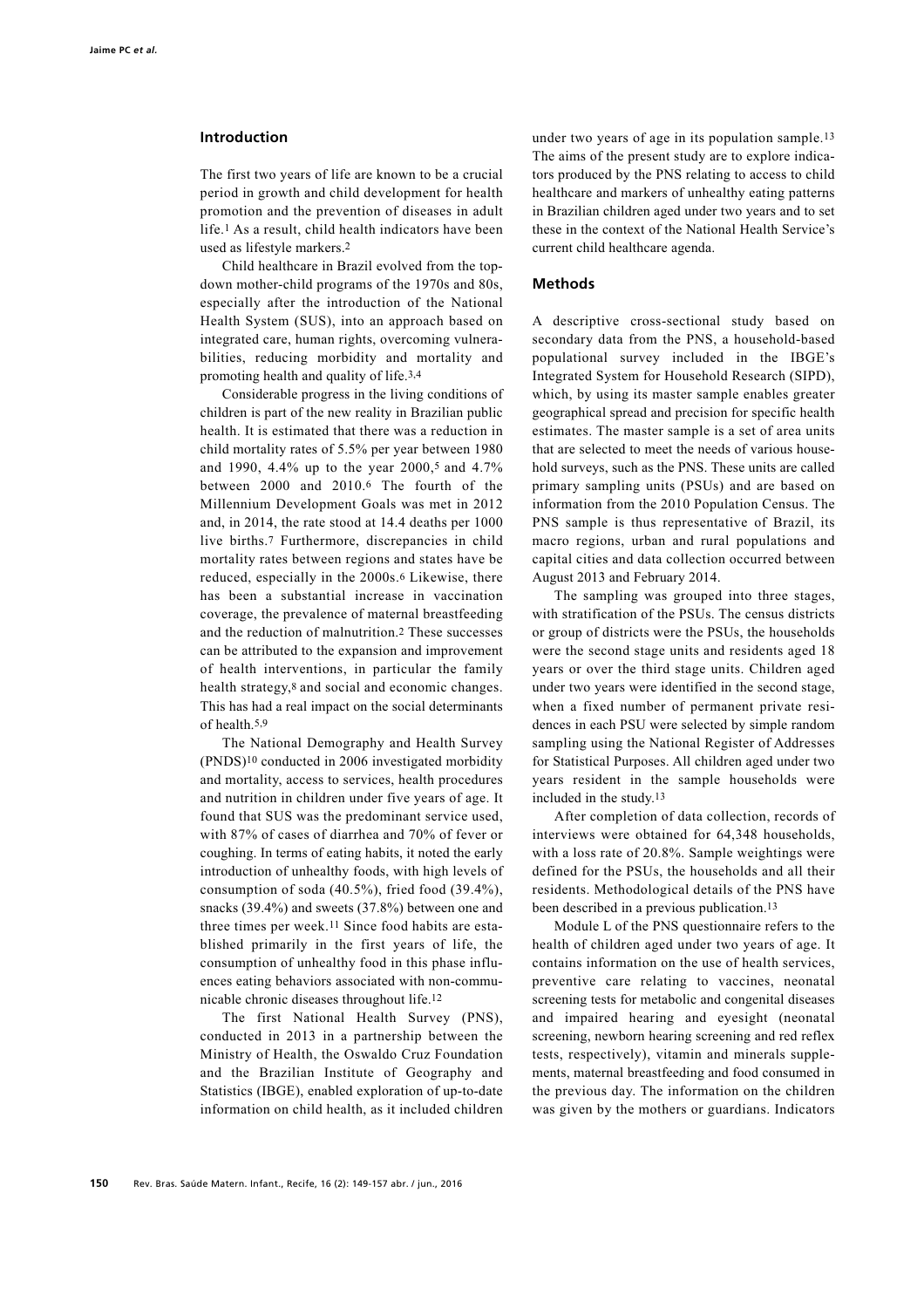were selected that presented a coefficient of variance less than or equal to 10% at each level of stratification desired, as made available by the IBGE.

The variables were grouped into two blocks: (1) indicators of access to child health care and (2) markers of an unhealthy eating pattern. The variables making up the first block were: first medical consult up to 7th day after discharge from maternity, the neonatal screening test in the first week of life of the newborn, the newborn hearing screening and red reflex tests in the first month, three doses of tetravalent vaccine at the age of 6 to 12 months, medicinal supplementation with iron sulfate at the age of 6 to 23 months and location of supervision of growth and development.

The second block used two markers of an unhealthy eating pattern among children aged under two years, the consumption of soda or artificial juice and the consumption of biscuits or cake. These markers were obtained from three questions in module L of the PNS questionnaire: (question L01713) "*Can you tell me if [CHILD'S NAME] has eaten biscuits or cake since yesterday morning?", (question L01707) "Can you tell me if [CHILD'S NAME] has drunk artificial juice between yesterday morning and this morning?" or (question L01715): "Can you tell me if [CHILD'S NAME] has eaten or drunk other food between yesterday morning and this morning?*"

Prevalences were estimated for indicators of access to child healthcare and markers of eating habits, presented as percentages (%), with their respective 95% confidence intervals (CI95%) for Brazil, macro regions (Central West, South, Southeast, Northeast and North) and location of household (urban or rural). Stata version 11.0 was used, employing the survey command to analyze data from complex samples. The PNS was approved by the National Ethics Commission for Research involving Human Beings (no 328.159/2013).

# **Results**

Table 1 shows indicators of access to child health care. A first medical consult up to the seventh day after discharge from maternity was reported for 28.7% of the children studied (CI95%: 26.6-30.9) but was lower in the Northeast (17.7%; CI95%:15.1- 20.4) and North regions (21.8%; CI95%: 18.8-24.9) and for rural households (20.0%; CI95%: 16.3-23.7).

Neonatal screening was carried out with a national frequency of 70.8% (CI95%: 69.0-72.7), 56.0% (CI95%: 53.8-58.3) and 51.1% (CI95%:48.9- 53.3) for the neonatal screening, newborn hearing

screening and red reflex tests, respectively. There were found to be disparities in access to such preventive care procedures, with lower access among children resident in rural households or in the North and Northeast regions of the country. On the other hand, there was high coverage for the neonatal screening in the South (83.5%; CI95%: 78.7-88.4) and Southeast (84.7%; CI95%: 81.6; 87.8) regions (Table 1).

Three doses of the tetravalent vaccine was found to have been administered in 75.9%(CI95%: 73.0- 78.7) of children aged between six and twelve months, varying from 70.1% (CI95%: 63.4-76.9) in the North region to 85.3% in the South region (CI95%: 79.4-91.3). The frequency of administration of the tetravalent vaccine was higher in children resident in rural households than among those in urban households, 83.3% (CI95%: 78.8-87.8) *versus* 74.3% (CI95%: 71.0; 77.6), as shown in Table 1.

In terms of the use of health services to accompany the growth and development of children, the basic SUS health units (57.2%; CI95%: 54.8-59.6) were the most frequently reported locations, followed by private consults/clinics (26.5%; CI95%: 24.2-28.8). Growth and development were not accompanied in around 7% of the children studied (6.8%: CI95%: 5.7-7.9) (Figure 1).

Iron sulfate supplements were reported for 57.9% (CI95%: 55.3-60.5) of children aged between 6 and 23 months, varying from 40.3% (CI95%: 35.6- 45.0) in the North region to 69.9% (CI95%: 65.0- 74.7) in the Southeast (Figure 2).

In terms of markers of unhealthy child diet, the consumption of soda on the previous day was reported for around one in three of children aged less than two years in the study (32.3%; CI95%: 30.2- 34.4), with the Northeast region having the lowest frequency (25.5%; CI95%: 22.2-28.8).The consumption of biscuits or cake was reported for 60.8% of children (CI95%: 58.6-63.0). No significant difference was found in the distribution of the markers for eating habits investigated between children resident in urban and rural households (Table 2).

#### **Discussion**

The information obtained by the PNS shows that there are still many challenges to be overcome, despite the efforts of programs and policies, since the 1980s, to improve child health care, based on a care model involving broader access and avoiding fragmentation.2-4 The low frequency, less than one third, of first consult for the newborn within the first week of life is an expression of the insufficient ties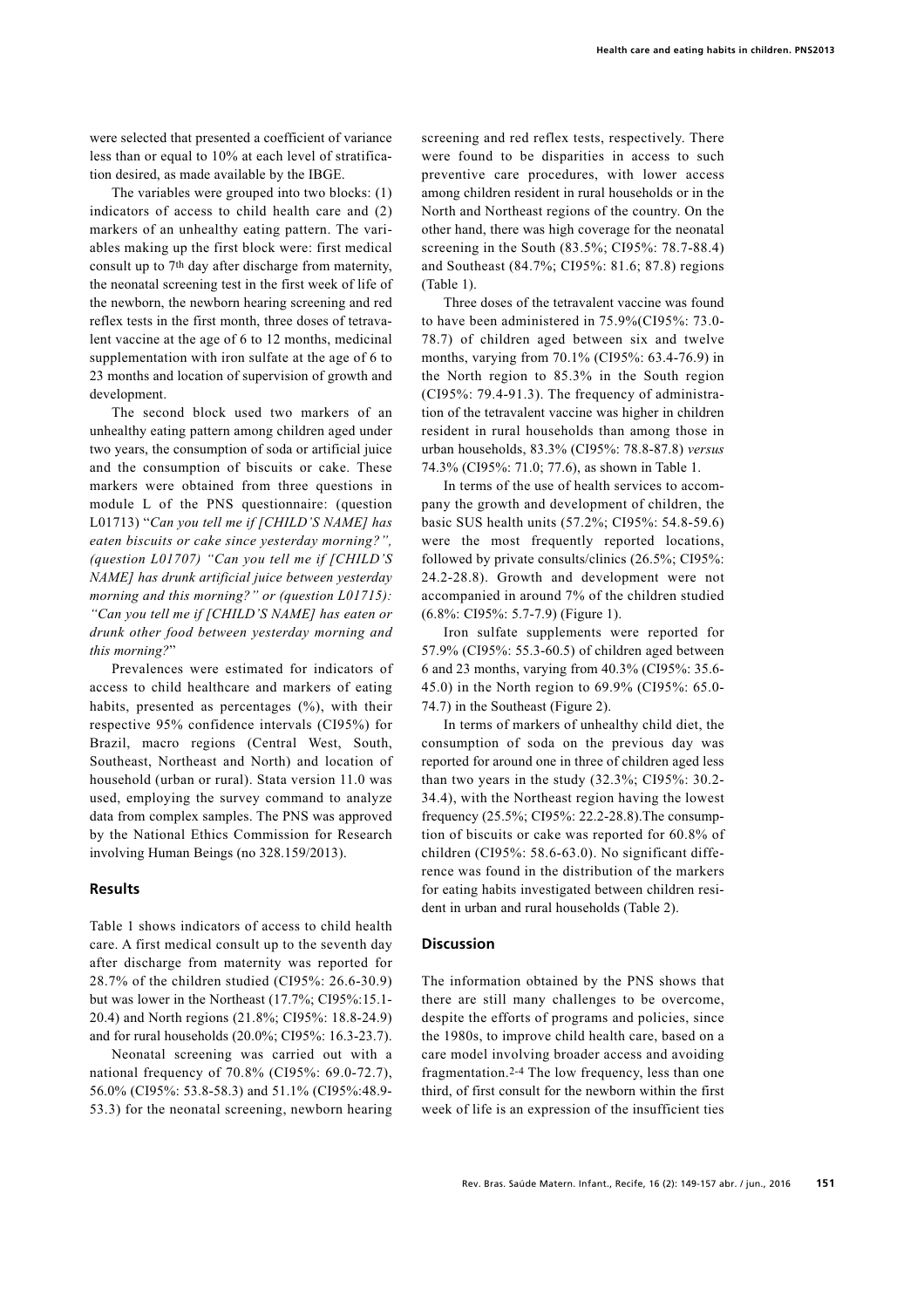#### **Table 1**

**Indicator of access to child healthcare Variable** 1st medical consult with Neonatal screening Newborn hearing Red reflex test in first Three doses of in 7 days after discharge from test in first week of screening test in month of life tetravalent vaccine in maternity life tetravalent vaccine first month of life first year of life first month of life % (CI95%) % (CI95%) % (CI95%) % (CI95%) % (CI95%) (18.8 - 24.9) (15.1 - 20.4) (28.8 - 38.3) (38.4 - 49.5) (26.5 - 35.4) (27.9 - 32.9) (16.3 - 23.7) (26.6 - 30.9) 56.4 53.8 84.7 83.5 69.1 73.2 58.4 70.8 35.3 37.5 70.3 77.6 50.8 60.6 32.2 56.0 (30.9 - 39.7) (33.8 - 41.3) (66.2 - 74.5) (72.2 - 82.9) (46.4 - 55.3) (58.1 - 63.2) (27.9 - 36.5) (53.8 - 58.3) (26.4 - 34.3) (25.6 - 32.1) (67.1 - 75.1) (62.8 - 74.2) (36.7 - 46.0) (52.5 - 57.4) (26.7 - 35.9) (48.9 - 53.3) (63.4 - 76.9) (75.5 - 85.2) (64.8 - 76.3) (79.4 - 91.3) (70.8 - 81.6) (71.0 - 77.6) (78.8 - 87.8) (73.0 - 78.7) Macroregion North Northeast Southeast South Central West Location of household Urban Rural Brazil 21.8 17.7 33.5 44.0 31.0 30.4 20.0 28.7 (51.8 - 61.1) (50.1 - 57.5) (81.6 - 87.8) (78.7 - 88.4) (64.5 - 73.7) (71.2 - 75.3) (53.7 - 63.1) (69.0 - 72.7) 30.4 28.9 71.1 68.5 41.4 54.9 31.3 51.1 70.1 80.3 70.5 85.3 76.2 74.3 83.3 75.9

Percentage distribution of indicators of access to child healthcare, by macroregion and location of household. National Health Survey, Brazil. 2013.

Source: IBGE, Director of Research, Coordinator of Work and Income, National Health Survey 2013.

### **Figure 1**

Percentage distribution of locations for accompanying growth and development of children. National Health Survey, Brazil. 2013.



Source: IBGE, Director of Research, Coordinator of Work and Income, National Health Survey 2013.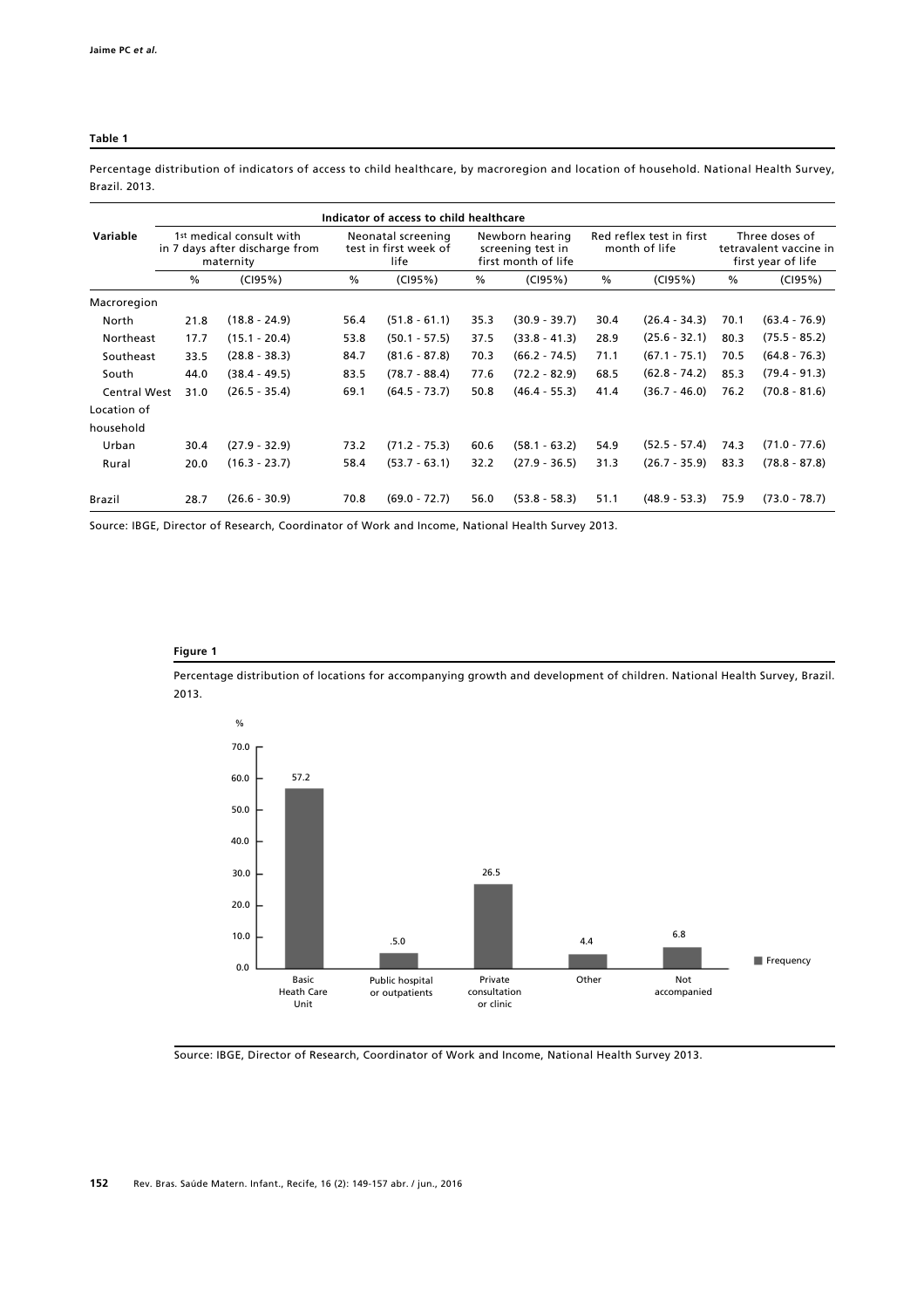### **Figure 2**

Proportion of children aged 6 to 23 months receiving medicinal iron sulfate supplements, by macroregion and location of household. National Health Survey, Brazil. 2013.



Source: IBGE, Director of Research, Coordinator of Work and Income, National Health Survey 2013.

### **Table 2**

Percentage distribution of markers of unhealthy eating, by macroregion and location of household. National Health Survey, Brazil. 2013.

| Variable              | Marker of unhealthy eating                                                |                 |                                                                    |                 |
|-----------------------|---------------------------------------------------------------------------|-----------------|--------------------------------------------------------------------|-----------------|
|                       | Consumption of soda or artificial juice<br>in children aged under 2 years |                 | Consumption of biscuits or cake in<br>children aged under 2 yearss |                 |
|                       | $\frac{0}{0}$                                                             | (C195%)         | %                                                                  | (C195%)         |
| Macroregion           |                                                                           |                 |                                                                    |                 |
| North                 | 32.9                                                                      | $(28.8 - 37.0)$ | 51.9                                                               | $(47.7 - 56.2)$ |
| Northeast             | 25.5                                                                      | $(22.2 - 28.8)$ | 58.8                                                               | $(54.7 - 62.8)$ |
| Southeast             | 34.2                                                                      | $(30.0 - 38.4)$ | 64.3                                                               | $(60.2 - 68.3)$ |
| South                 | 38.5                                                                      | $(32.3 - 44.6)$ | 60.4                                                               | $(54.9 - 65.8)$ |
| <b>Central West</b>   | 37.4                                                                      | $(32.8 - 41.9)$ | 65.3                                                               | $(60.6 - 69.9)$ |
| Location of household |                                                                           |                 |                                                                    |                 |
| Urban                 | 32.5                                                                      | $(30.1 - 34.9)$ | 61.8                                                               | $(59.4 - 64.2)$ |
| Rural                 | 31.3                                                                      | $(27.1 - 35.4)$ | 55.7                                                               | $(50.5 - 60.8)$ |
| <b>Brazil</b>         | 32.3                                                                      | $(30.2 - 34.4)$ | 60.8                                                               | $(58.6 - 63.0)$ |

Source: IBGE, Director of Research, Coordinator of Work and Income, National Health Survey 2013.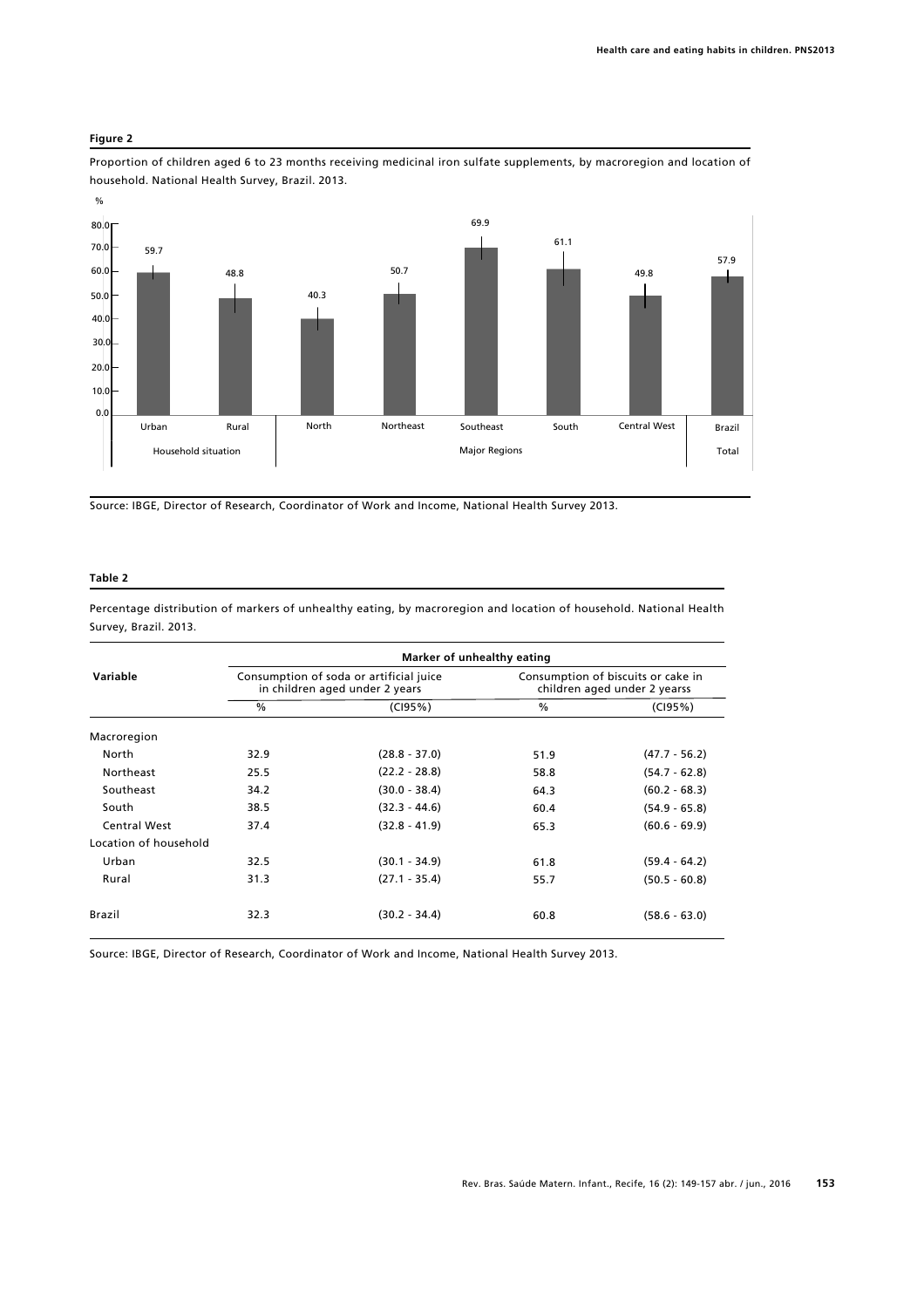between maternity hospitals and primary care and shows that timely access to the health network to ensure integral care of mother, child and family has not been effected. The first consult is supposed to provide guidance and support for exclusive maternal breastfeeding, immunization, supervision of growth and development, confirmation of neonatal screening, identification of risks and vulnerabilities and the need to reinforce the family support network, among other actions.14

The fact that most children had undergone the neonatal screening, newborn hearing screening and red reflex tests suggests a more promising scenario for neonatal screening related to preventive health care achieving broader coverage in the Southeast and South regions. Of the three tests evaluated, the neonatal screening test had higher frequencies in all Brazilian regions and should ideally be carried out between the 3rd and 5th day of life at a primary health care (PHC) unit or in a maternity hospital, if the child is still hospitalized. In the case of abnormal results, the child should be referred to the referral service available in all Brazilian states.14 Despite the recommendation, the study Situational Diagnosis of the National Neonatal Screening Program in the Brazilian States shows that there is incipient integration of PHC units with the specialized service, with the exception of the States of Minas Gerais and São Paulo, The managers of the National Neonatal Screening Program (PNTN) in the states just if the gaps in neonatal screening test coverage by noting the absence of information and recording of supplementary health tests, which are not widely available at the PNTN and cultural traits that lead to resistance to or dismissal of neonatal screening, among other factors.15 The public services conduct 54% of all neonatal screenings, charitable organizations 44% and the private sector only 2%.15

Coverage of the red reflex test could be extended if it were incorporated as part of the first physical examination of the newborn in the maternity hospital and basic care, although more than 80% of the teams evaluated by the National Program for Improved Access to and Quality of Basic Care (PMAQ-AB) did not have ophthalmoscopes.16 Equally important, the newborn hearing screening test, which tracks hearing loss and is recommended for all newborns, should be carried out in all hospitals and maternity units. The PHC team is responsible for ascertaining whether the test has been carried out and for referring the case to a referral service when necessary.14

2013 PNS data suggest that challenges remain in terms of access to neonatal screening tests, especially for children living in rural households and in

the North and Northeast regions of the country. The provision of services for people with disabilities is another gap in SUS care.17 To overcome this problem, 2012 saw the creation of a care network for people with disabilities (Living without Limits) that aims to expand and improve neonatal screening and the establishment of Specialized Rehabilitation Centers (CER), to provide comprehensive care for physical, intellectual, auditory and visual disabilities.17

Vaccination is a preventive care service recommended throughout the world and is an obligatory component of health programs. Its effectiveness depends on high coverage and equal access to vaccines, thereby providing both individual protection and collective immunity.18 Coverage of the tetravalent vaccine (against diphtheria, whooping cough, tetanus and type b Haemophilus influenzae, with 3 doses in children aged under one year) has been recommended for evaluation of national immunization programs.19 The 2013 PNS data show that the frequency of administration of three doses of the tetravalent vaccine in children aged one year has reached around three quarters of the population in two years. Administrative data obtained through the National Immunization Program Information System (SI-PNI) have shown that coverage of tetravalent was 93.8% for Brazil, in 2012, varying from 91.1% in the North region to 95.1% in the Southeast.19 Other population studies have found an even higher proportion than that observed in the 2013 PNS of children receiving doses of the tetravalent vaccine at the recommended age. A study by Luhm *et al*.20 estimated coverage of 96.7% among 12-month-old children in the Municipality of Curitiba. However, methodological differences may compromise the comparability of results.

Iron deficiency anemia in childhood is a public health problem that affects developed and developing countries alike.21 According to data from the National Children's and Women's Demography and Health Survey, the prevalence of anemia was 20.9% among children under five years of age and 24.1% in those aged between<sup>6</sup> and 23 months. The highest prevalences observed in the PNDS were for the Northeast (25.5%), Southeast (22.6%) and South (21.5%) regions.10 There are reports that the prevalence of anemia may be higher than 50% in children in some regions of Brazil or in specific populations.22 As a result, the World Health Organization recommends strategies additional to promoting healthy eating to ensure adequate intake of iron. Prophylactic supplementation with iron sulfate is the primary and most traditional strategy for preventing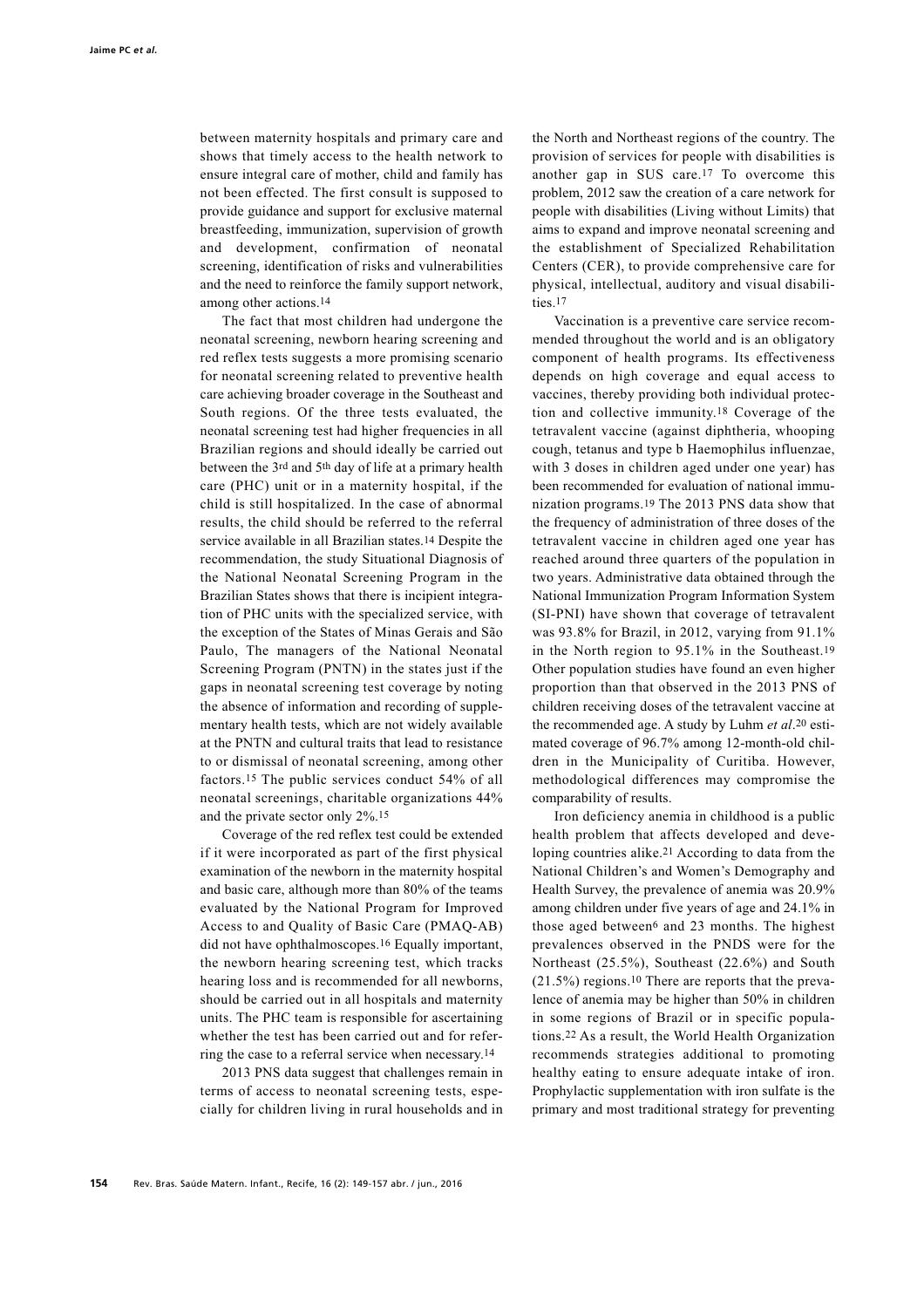and treating iron deficiency anemia23 and has been recommended by the SUS, since 2005, for all pregnant women and children aged 6 to 24 months through the National Iron Supplementation Program. The findings of the 2013 PNS show that iron sulfate supplements were reported for more than half of the children aged 6 to 23 months, a figure higher than that observed in the 2006 PNDS (31.5%; CI95%: 29.4-33.8). Improved access to mineral supplements at PHC units may explain the increased frequency of children receiving such supplements. However, regional differences are still marked by inequality in access to services, as demonstrated by the wide difference found between children receiving supplements in the North (40.3%) and Southeast (69.9%) regions. Data from the 2012 PMAQ-AB show that 68.0% health unit pharmacies are stocked with iron sulfate, varying from 65.9% in the Center West to 73.4% in the South region.24 In slightly more than 40% of the children who did not use iron sulfate to prevent anemia this may be related to basic care professionals not prescribing it, problems of access to medication, low adherence to medication owing to factors such as the disagreeable taste, darkening of the teeth and feces and abdominal discomfort.25

In terms of indicators of child diet, there was a high frequency of consumption of markers of an unhealthy eating pattern among children aged under two years: soda consumption in a third of children and consumption of biscuits or cake in more than half. These findings corroborate the trend towards early introduction of unhealthy food in children's diets identified in the 2nd Survey of the Prevalence of Maternal Breastfeeding in Brazilian Capitals and the Federal District, which found a frequency of 11.6% (CI95%: 10.5 – 12.8) for consumption of soda and 71.7% (CI95%: 69.9-73.5) for biscuits and/or snacks, in the 9 to 12 month age group.26 The PNS findings regarding markers of unhealthy child diet in terms of geographical distribution (macro region and location of household) corroborate previous evidence, from PNDS 2006 that suggest higher consumption of soda and cookies among children aged 6 to 59 months residing in the South and Southeast regions and in urban households.<sup>11</sup>

Unhealthy eating habits in childhood, characterized by the consumption of ultra-processed foods with a high sugar, sodium and fat content, have a negative impact on child health, with inadequate consumption of micronutrients27 and increased risk of over weight and chronic non-communicable diseases associated with poor diet.12 Vitolo *et al*.28 argue that exposure to unhealthy food in early infancy molds habits and food preferences for the

rest of life and recommend that strategies to promote healthy eating be developed by PHC. Intervention studies aiming to train health professionals to provide counseling on maternal breastfeeding and complementary healthy eating have been proven to be effective.28 It is, however, still of vital importance to consolidate the health promotion and healthy eating agenda in basic health care, furthering educational activities and counseling on maternal breastfeeding and healthy eating throughout life and permanent education of workers. Such practices can be backed up by dissemination and use of guidelines and technical tools such as the healthy eating guides adopted in the country.29

The present study has a number of limitations involving possible measurement bias owing to the method used to evaluate food consumption, which may be affected by lack of memory on the part of the informant with regard to the child's eating habits. Neither was it possible to explore indicators of maternal breastfeeding and healthy eating, such as the consumption of fruit, vegetables and beans, as the study was restricted to child food consumption variables with variation coefficients less than or equal to 10%, at each level of stratification desired. Children's eating habits are presented only from the point of view of unhealthy consumption, without considering habits known to promote child health.

Another limitation stems from the lack of indicators to describe child healthcare in an integrated fashion. The data made available by the PNS were used to present and discuss in dicators of use of health services and preventive care related to vaccines, neonatal screening and iron supplements. These indicators were taken here to be markers of the current pattern of access to child healthcare, even though their ability to aid analysis of the specific agendas related to them is limited. For example, although it is well known that markers of growth and child development are not accompanied with the same frequency and quality in basic care and that growth is more often accompanied than development,30 the present study, which dealt with secondary data, was unable to explore these two segments independently as is proposed in technical guidelines.14

On the other hand, the examination of data from a population study as extensive as the 2013 PNS made it possible to conduct a more up-to-date and contextualized analysis of the phenomenon of interest and gave rise to reflections regarding the use of services and eating habits in the provision of child healthcare.

In conclusion, the results show the importance of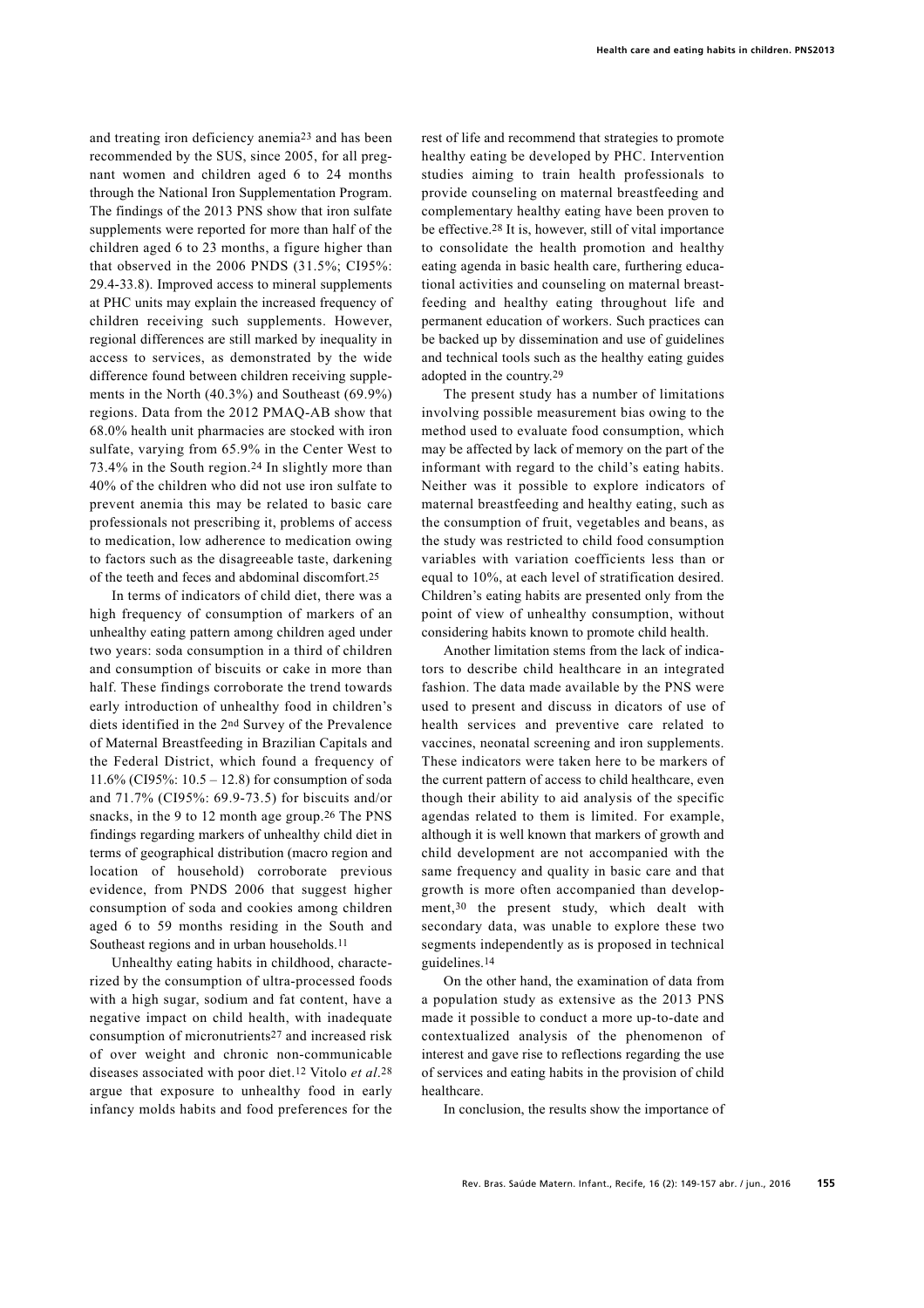monitoring child health indicators and the performance of services. Advances were found in the coverage of indicators related to more integrated care, with broad-ranging preventive care actions. However, inequalities were found to persist in access to services and health procedures, with lower access for children residing in the North and Northeast regions and in rural households. Inadequate eating behaviors, related to the consumption of food associated with the development of non-communicable chronic diseases, were common in the children studied. These results may aid decision-making to improve child healthcare, with a view to promoting

# **References**

- 1. Black RE, Victora CG, Walker SP, Bhutta ZA, Christian P, Onis M, Ezzati M, Grantham-McGregor S, Katz J, Martorell R, Uauy R, the Maternal and Child Nutrition Study Group. Maternal and child under nutrition and overweight in low-income and middle-income countries. Lancet. 2013; 382: 427-51.
- 2. Victora CG, Aquino EML, Leal MC, Monteiro CA, Barros FC, Szwarcwald CL. Maternal and child health in Brazil: progress and challenges. Lancet. 2011; 377: 1863-76.
- 3. Figueiredo GLA, Mello DF de. Atenção à saúde da criança no Brasil: aspectos da vulnerabilidade programática e dos direitos humanos. Rev Latino-am Enfermagem. 2007; 15 (6): 1171-6.
- 4. Brasil. Ministério da Saúde. Portaria no 1.130, de 5 de agosto de 2015. Institui a Política Nacional de Atenção Integral à Saúde da Criança (PNAISC) no âmbito do Sistema Único de Saúde. Diário Oficial da União. Brasília, DF, 6 de agosto de 2015.
- 5. Victora CG, Barreto ML, Leal MC, Monteiro CA, Schmidt MI, Paim J, Bastos FI, Almeida C, Bahia L, Travassos C, Reichenheim M, Barros FC, and the Lancet Brazil Series Working Group. Health conditions and health-policy innovations in Brazil: the way forward. Lancet.2011; 377: 2011- 53.
- 6. Frias PG, Szwarcwald CL, Souza Jr PRB, Almeida WS, Lira PIC. Correção de informações vitais: estimação da mortalidade infantil, Brasil, 2000-2009. Rev Saúde Pública. 2013; 47(6): 1048-58.
- 7. IBGE (Instituto Brasileiro de Geografia e Estatística). Taxas de mortalidade infantil. Projeção da População do Brasil – 2013. [acesso em 22 set 2015]. Disponível em: http://brasilemsintese.ibge.gov.br / populacao / taxas-demortalidade-infantil.
- 8. Aquino R, Oliveira NF, Barreto ML. Impact of the family health program on infant mortality in Brazilian municipalities. Am J Public Health. 2009; 99: 87-93.
- 9. Rasella D, Aquino R, Santos CAT, Paes-Sousa R, Barreto ML. Effect of a conditional cash transfer programme on childhood mortality: a nationwide analysis of Brazilian municipalities. Lancet. 2013: 382: 57-64.
- 10. Brasil. Ministério da Saúde. Pesquisa Nacional de

health and equality and the prevention of diseases associated with a poor diet throughout life.

### **Acknowledgements**

The authors are thankful to the Department of Surveillance of Non-Communicable Diseases and Disorders, the Secretary of Health Surveillance and the Ministry of Health for funding this research and to the National Science and Technology Development Board (CNPq) for research productivity grants awarded to PCJ and DCM.

Demografia e Saúde da Criança e da Mulher – PNDS 2006: dimensões do processo reprodutivo e da saúde da criança. Ministério da Saúde, Centro Brasileiro de Análise e Planejamento. Brasília, DF; 2009.

- 11. Bortolini GA, Gubert MB, Santos LMP. Consumo alimentar entre crianças brasileiras com idade de 6 a 59 meses. Cad Saúde Pública. 2012; 28(9): 1759-71.
- 12. Fall CH, Borja JB, Osmond C, Richter L, Bhargava SK, Martorell R, Stein AD, Barros FC, Victora CG, COHORTS Group. Infant-feeding patterns and cardiovascular risk factors in young adulthood: data from five cohorts in lowand middle-income countries. Int J Epidemiol. 2011; 40(1): 47-62.
- 13. Souza-Júnior PRB, Freitas MPS, Antonaci GA, Szwarcwald CL. Desenho da amostra da Pesquisa Nacional de Saúde 2013. Epidemiol Serv Saúde.2015; 24(2): 207-16.
- 14. Brasil. Ministério da Saúde. Secretaria de Atenção à Saúde. Departamento de Atenção Básica.Saúde da criança: crescimento e desenvolvimento. Brasília, DF; 2012. 272 p. (Cadernos de Atenção Básica, nº 33).
- 15. Núcleo de Ações e Pesquisa em Apoio Diagnóstico-NUPAD. Diagnóstico Situacional do Programa Nacional de Triagem Neonatal nos estados brasileiros: relatório técnico / Núcleo de Ações e Pesquisa em Apoio Diagnóstico – NUPAD. Belo Horizonte: NUPAD, 2013. [acesso em 28 set 2015]. Disponível em: http://www.nupad.medicina.ufmg. br/?p=5699.
- 16. Garnelo L, Lucas ACS, Parente RCP, Rocha ESC, Gonçalves MJF. Organização do cuidado às condições crônicas por equipes de Saúde da Família na Amazônia. Saúde debate [online]. 2014; 38: 158-72.
- 17. Magalhães Júnior HM. Redes de atenção à saúde: rumo à integralidade. Divulg Saúde Debate. 2014; 52: 15-37.
- 18. Delamonica E, Minujin A, Gulaid J. Monitoring equity in immunization coverage. Bull World Health Organ. 2005; 83(5): 384-91.
- 19. Rede Interagencial de Informação para a Saúde (RIPSA). Indicadores e Dados Básicos – Brasil – 2012. Indicadores de cobertura. Proporção de crianças vacinadas na faixa etária recomendada - F.13 – 2012. [acesso em 28 set 2015]. Disponível em: http://tabnet.datasus.gov.br/cgi/deftohtm. exe?idb2012/f13.def.